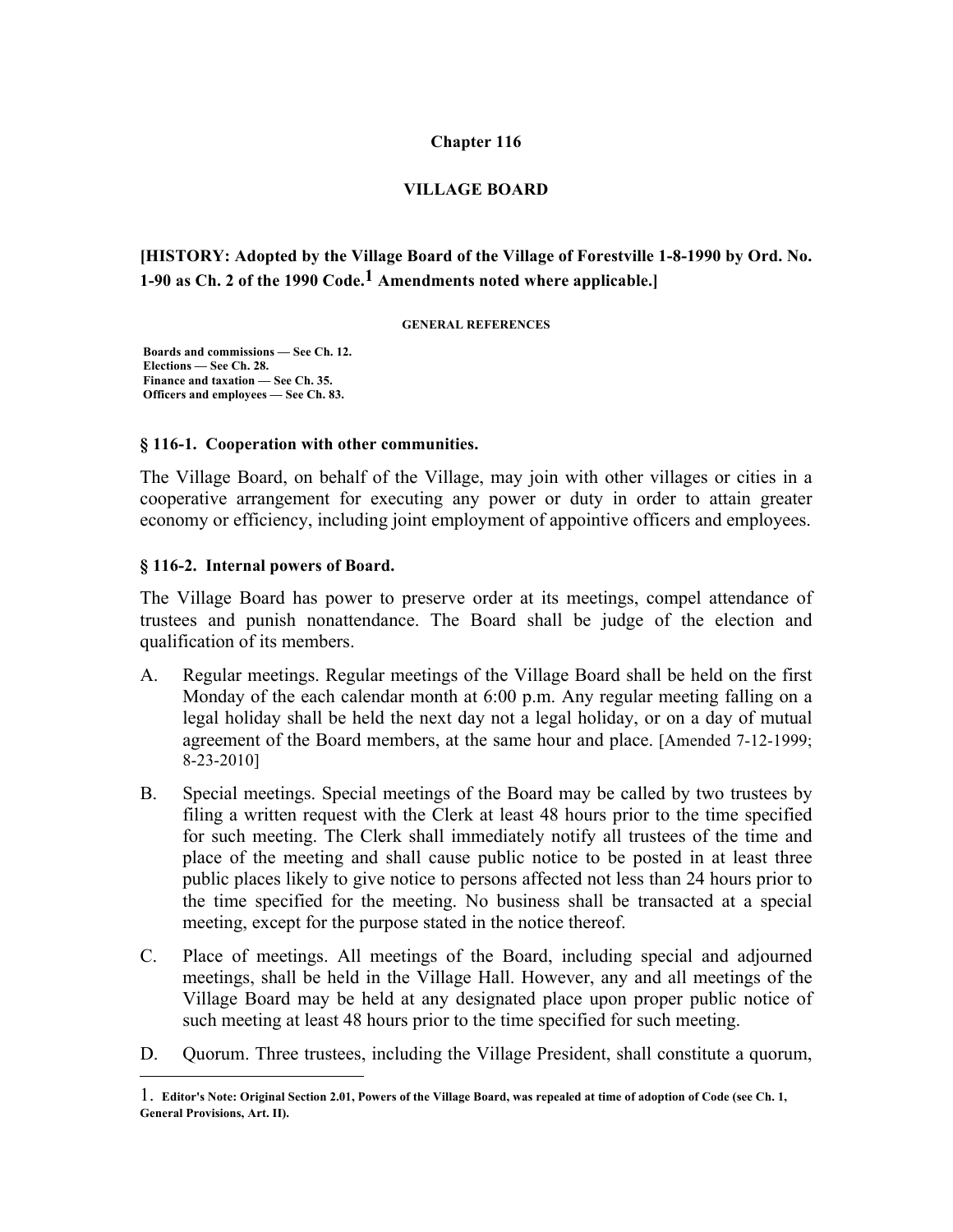but a lesser number may adjourn from time to time or compel the attendance of absent members.

E. Open Meetings Law. All meetings of the Village Board, committees, boards and commissions are open to the public and shall be preceded by public notice as provided in § 19.84, Wis. Stats.

### **§ 116-3. Presiding officers.**

The President shall preside at all meetings when present. In his absence, the Village Board may select another trustee to preside, and in such case the Clerk shall call the meeting to order and preside until the Board selects a trustee to preside.

#### **§ 116-4. Order of Business.**

- A. The business of the Village Board shall be conducted in the following order:
	- (1) Call to order by presiding officer.
	- (2) Roll call. If a quorum is not present, the meeting shall thereupon adjourn, which may be to a specified date.
	- (3) Reading, correction and approval of minutes of previous meeting.
	- (4) Reports of Village officers.
	- (5) Committee reports.
	- (6) Unfinished business from previous meetings.
	- (7) New business, including the introduction of ordinances, resolutions or other communications.
	- (8) Public hearings.
	- (9) Miscellaneous business.
	- (10) Adjournment.
- B. No business shall be taken up out of order unless by unanimous consent of all trustees and in the absence of any debate whatsoever.

## **§ 116-5. Introduction of business.**

- A. Ordinances, etc., to be in writing. All ordinances, resolutions or other communications submitted to the Board shall be in writing and shall include at the outset a brief statement of the subject matter, a title and the name of the trustee introducing same. All written material introduced shall be read by the Clerk and then discussed and acted upon as the Village Board deems appropriate.
- B. Subject and numbering of ordinances. Each ordinance shall relate to no more than one subject. Amendment or repeal of ordinances shall only be accomplished if the amending or repealing ordinance contains the number and title of the ordinance to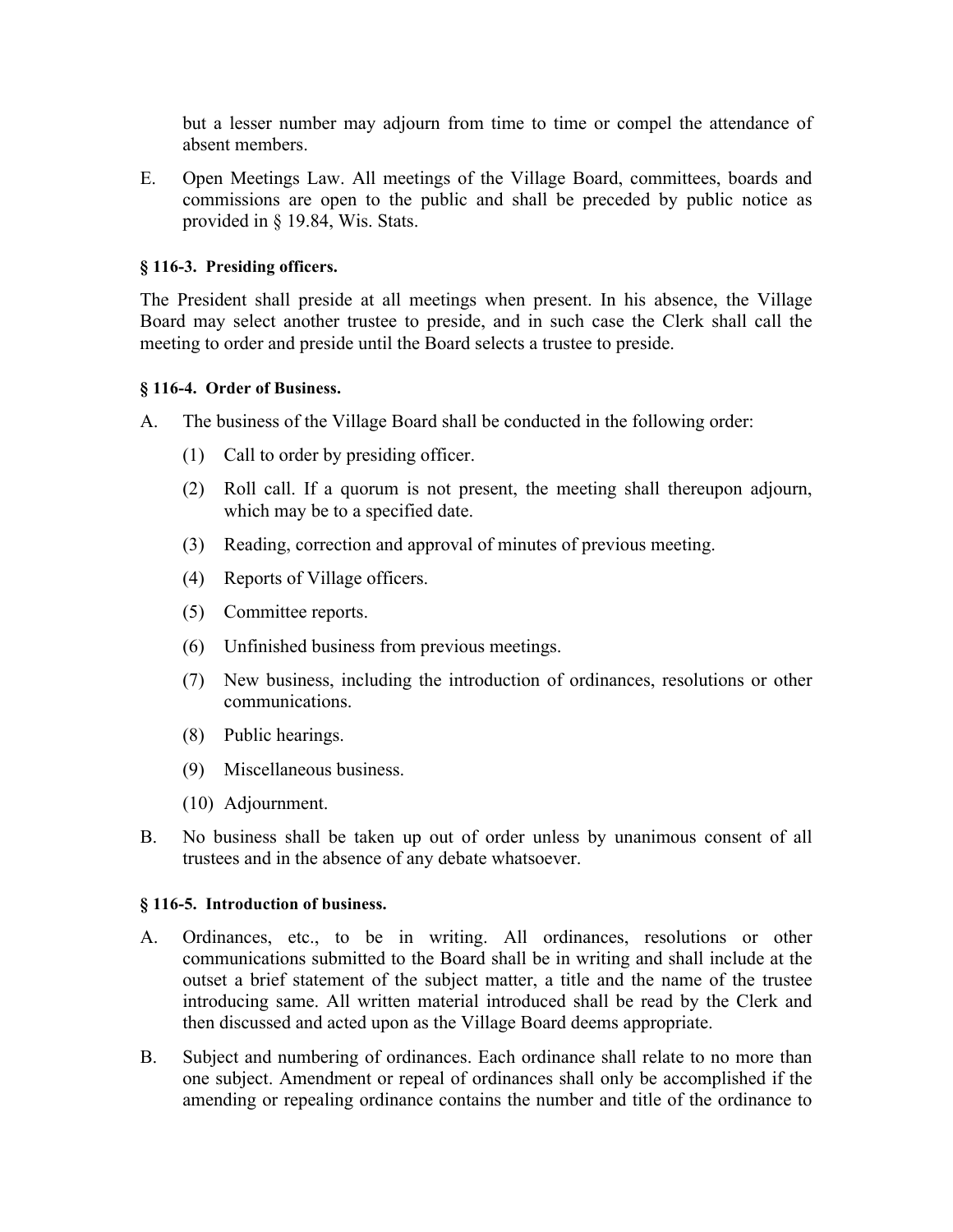be amended or repealed, and titles of amending and repealing ordinances shall reflect their purpose to amend or repeal.

C. Claims. All claims against the Village shall be processed and presented in accordance with § 35-5 of this Code.

# **§ 116-6. Motions.**

- A. When a motion is made and seconded it shall be deemed in possession of the Board. It shall then be stated by the presiding officer or, if in writing, shall be delivered to the Clerk and read by him, prior to debate.
- B. After a motion is stated by the presiding officer or read by the Clerk it shall not be withdrawn from debate except by consent of the Board.
- C. A motion to adjourn shall always be in order unless the Board is engaged in voting, and shall be decided without debate.

## **§ 116-7. Debate.**

When a member addresses a question or makes a motion, he shall respectfully address the presiding officer, who shall announce the name of the member entitled to the floor. Members shall confine discussion to the question under consideration. No member may speak continuously for a period longer than 10 minutes without leave of 2/3 of the Board members present.

## **§ 116-8. Voting.**

 $\overline{a}$ 

Any trustee may demand a vote on any matter. The Clerk shall call for the ayes and noes on votes in continuous rotation, beginning each roll call one name further down the roster of trustees. The Clerk shall record the ayes and noes on each vote.

## **§ 116-9. Questions of order.**

The presiding officer shall decide all questions of order, subject to appeal to the Village **Board** 

# **§ 116-10. Citizen's right to address Village Board.** 2

Any citizen who resides in the Village shall have the right to speak on a subject under consideration by the Village Board if he registers to speak on that subject before it comes up for action or before 6:00 p.m., whichever is earlier. Citizen speakers will be limited to four minutes unless the Board agrees by majority to extend the time.

# **§ 116-11. Other procedures; Robert's Rules of Order.**

The Board may by majority vote establish such other rules for the conduct of any one meeting as are considered necessary and appropriate, provided they do not conflict with

<sup>2.</sup> **Editor's Note: Amended at time of adoption of Code (see Ch. 1, General Provisions, Art. II).**